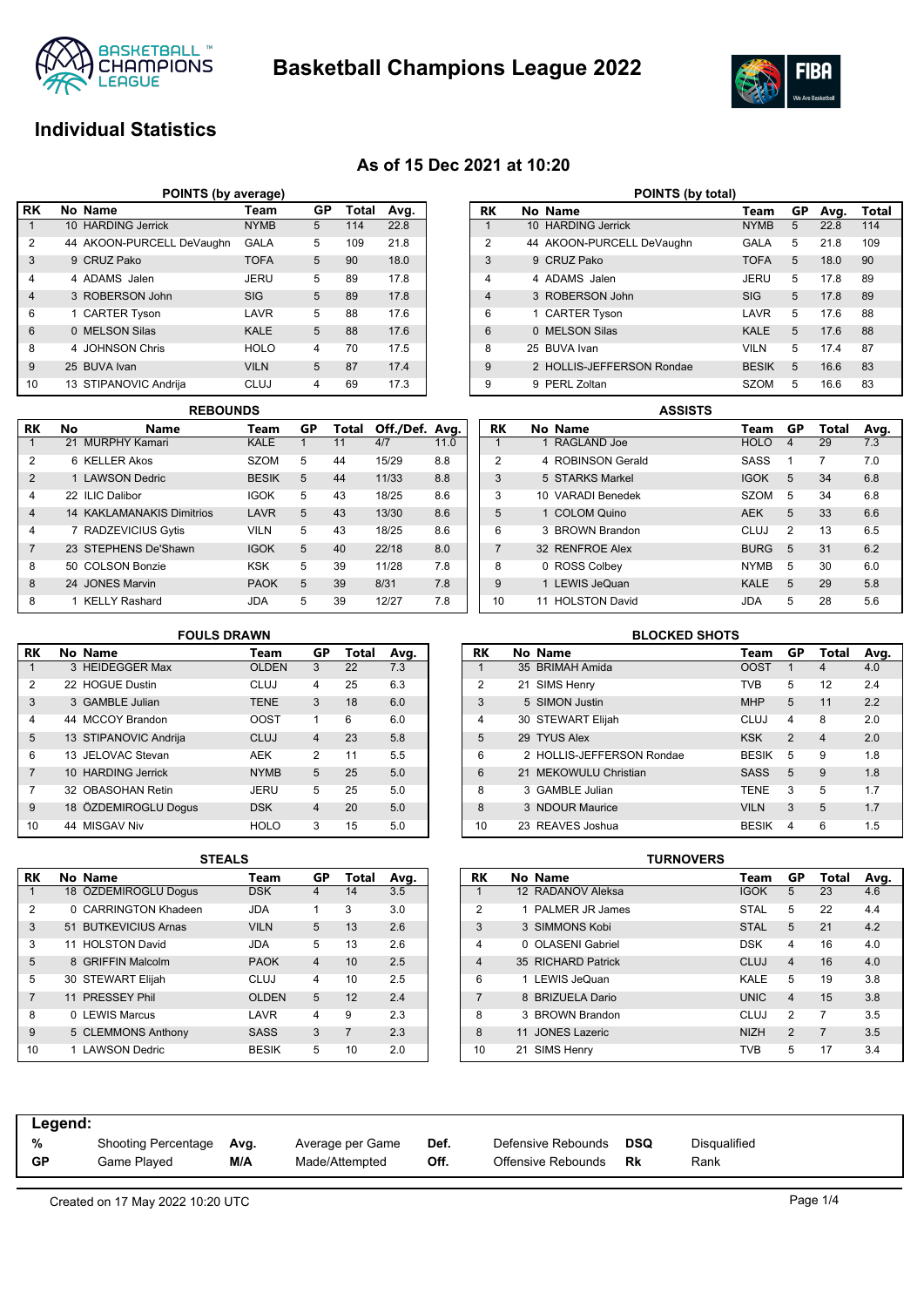



# **Individual Statistics**

|                | TOTAL FIELD GOALS % (8 attempts/game minimum) |                           |              |                |       |      |  |  |  |  |  |  |
|----------------|-----------------------------------------------|---------------------------|--------------|----------------|-------|------|--|--|--|--|--|--|
| RK             |                                               | No Name                   | Team         | GP             | M/A   | %    |  |  |  |  |  |  |
| 1              |                                               | 21 ODIASE Tai             | <b>OLDEN</b> | 5              | 32/44 | 72.7 |  |  |  |  |  |  |
| $\overline{2}$ |                                               | 19 SHERMADINI Giorgi      | TENE         | 2              | 12/17 | 70.6 |  |  |  |  |  |  |
| 3              |                                               | 0 OLASENI Gabriel         | <b>DSK</b>   | $\overline{4}$ | 22/33 | 66.7 |  |  |  |  |  |  |
| 4              |                                               | 13 STIPANOVIC Andriia     | CLUJ         | 4              | 27/41 | 65.9 |  |  |  |  |  |  |
| 5              |                                               | 4 JOHNSON Chris           | <b>HOLO</b>  | $\overline{4}$ | 26/41 | 63.4 |  |  |  |  |  |  |
| 6              |                                               | 1 CARTER Tyson            | LAVR         | 5              | 33/54 | 61.1 |  |  |  |  |  |  |
| 7              |                                               | 45 GAMBLE Julian          | <b>BURG</b>  | 2              | 11/19 | 57.9 |  |  |  |  |  |  |
| 8              |                                               | 44 AKOON-PURCELL DeVaughn | GALA         | 5              | 36/63 | 57.1 |  |  |  |  |  |  |
| 9              |                                               | 21 SIMS Henry             | <b>TVB</b>   | 5              | 30/53 | 56.6 |  |  |  |  |  |  |
| 10             |                                               | KENNEDY D.J.              | <b>PROM</b>  | 5              | 24/43 | 55.8 |  |  |  |  |  |  |

|    |    | 2 POINT FIELD GOALS % (6 attempts/game minimum) |              |                |       | <b>2 POINT FIELD GOALS MADE</b> |                |                           |              |
|----|----|-------------------------------------------------|--------------|----------------|-------|---------------------------------|----------------|---------------------------|--------------|
| RK |    | No Name                                         | Team         | GР             | M/A   | %                               | <b>RK</b>      | No Name                   | Team         |
|    | 11 | SIMMONS Jeremy                                  | <b>TOFA</b>  | 4              | 19/24 | 79.2                            |                | 13 STIPANOVIC Andrija     | <b>CLUJ</b>  |
| 2  |    | 21 ODIASE Tai                                   | <b>OLDEN</b> | 5              | 32/44 | 72.7                            | $\overline{2}$ | 21 ODIASE Tai             | <b>OLDE</b>  |
| 3  |    | 19 SHERMADINI Giorgi                            | <b>TENE</b>  | 2              | 12/17 | 70.6                            | 3              | 8 GRIFFIN Malcolm         | <b>PAOK</b>  |
| 4  |    | 77 YASAR Muhsin                                 | <b>TOFA</b>  | 5              | 21/30 | 70.0                            | 4              | 10 HARDING Jerrick        | <b>NYMB</b>  |
| 5  |    | 13 STIPANOVIC Andrija                           | <b>CLUJ</b>  | $\overline{4}$ | 27/40 | 67.5                            | 5              | 2 HOLLIS-JEFFERSON Rondae | <b>BESIK</b> |
| 6  |    | 1 CARTER Tyson                                  | LAVR         | 5              | 22/33 | 66.7                            | 6              | 19 SHERMADINI Giorgi      | <b>TENE</b>  |
| 6  |    | 0 OLASENI Gabriel                               | <b>DSK</b>   | $\overline{4}$ | 22/33 | 66.7                            |                | 0 OLASENI Gabriel         | <b>DSK</b>   |
| 8  |    | 44 AKOON-PURCELL DeVaughn                       | <b>GALA</b>  | 5              | 21/32 | 65.6                            | 8              | 45 GAMBLE Julian          | <b>BURG</b>  |
| 9  |    | 12 KYSER Michale                                | <b>HOLO</b>  | $\overline{4}$ | 19/29 | 65.5                            | 9              | 21 SIMS Henry             | <b>TVB</b>   |
| 10 |    | 1 LAWSON Dedric                                 | <b>BESIK</b> | 5              | 22/34 | 64.7                            | 10             | 33 PERKINS Nick           | <b>BRIN</b>  |

|                | 3 POINT FIELD GOALS % (2 attempts/game minimum) |                           |             |                |       |       |  |  |  |  |  |  |
|----------------|-------------------------------------------------|---------------------------|-------------|----------------|-------|-------|--|--|--|--|--|--|
| RK             |                                                 | No Name                   | Team        | GP             | M/A   | %     |  |  |  |  |  |  |
| 1              |                                                 | 3 KULLAMAE Kristian       | <b>BURG</b> | 1              | 4/4   | 100.0 |  |  |  |  |  |  |
| 2              |                                                 | 12 RADEBAUGH Jonah        | <b>MHP</b>  | 5              | 10/14 | 71.4  |  |  |  |  |  |  |
| 3              |                                                 | 24 HALLER Egert           | <b>KALE</b> | 1              | 2/3   | 66.7  |  |  |  |  |  |  |
| 4              |                                                 | 5 GERSHON Amit            | JERU        | $\overline{4}$ | 5/8   | 62.5  |  |  |  |  |  |  |
| 5              |                                                 | 22 PETROV Viacheslav      | <b>PROM</b> | 5              | 8/13  | 61.5  |  |  |  |  |  |  |
| 6              |                                                 | 8 BRIZUELA Dario          | <b>UNIC</b> | 4              | 11/18 | 61.1  |  |  |  |  |  |  |
| $\overline{7}$ |                                                 | 3 PINEIRO Isaiah          | <b>DSK</b>  | $\overline{4}$ | 6/10  | 60.0  |  |  |  |  |  |  |
| 8              | 8                                               | <b>BORTOLANI Giordano</b> | <b>TVB</b>  | 5              | 10/17 | 58.8  |  |  |  |  |  |  |
| 9              |                                                 | 21 ABROMAITIS Tim         | <b>UNIC</b> | $\overline{4}$ | 7/12  | 58.3  |  |  |  |  |  |  |
| 10             |                                                 | 30 GILLET Pierre-Antoine  | <b>OOST</b> | 5              | 15/26 | 57.7  |  |  |  |  |  |  |

|                | <b>FREE THROWS % (3 attempts/game minimum)</b> |             |                | <b>FREE THROWS MADE</b> |       |                |  |                           |                |
|----------------|------------------------------------------------|-------------|----------------|-------------------------|-------|----------------|--|---------------------------|----------------|
| RK             | No Name                                        | Team        | GP             | M/A                     | %     | <b>RK</b>      |  | No Name                   | Τ              |
|                | 1 PALMER JR James                              | <b>STAL</b> | 5              | 20/20                   | 100.0 |                |  | 3 HEIDEGGER Max           | O              |
| 2              | 8 ASTAPKOVICH Anton                            | <b>NIZH</b> | $\overline{2}$ | 10/10                   | 100.0 | 2              |  | 25 BUVA Ivan              | VI             |
| 2              | 23 KULAGIN Mikhail                             | <b>NIZH</b> | 3              | 10/10                   | 100.0 | 3              |  | 8 ASTAPKOVICH Anton       | N              |
| 4              | 3 BROWN Brandon                                | <b>CLUJ</b> | 2              | 7/7                     | 100.0 | 4              |  | 3 ROBERSON John           | SI             |
| 5              | 77 KULIG Damian                                | <b>STAL</b> | 2              | 6/6                     | 100.0 | 5              |  | 44 AKOON-PURCELL DeVaughn | G.             |
| 6              | 1 HARRISON D'Angelo                            | <b>PROM</b> | 5              | 18/19                   | 94.7  | 6              |  | 44 MISGAV Niv             | Н١             |
| $\overline{7}$ | 23 COOK Elgin                                  | <b>TOFA</b> | 5              | 17/18                   | 94.4  | 7              |  | 24 JONES Marvin           | P              |
| 8              | 20 DJORDJEVIC Dusan                            | <b>OOST</b> | 5              | 15/16                   | 93.8  | 7              |  | 32 OBASOHAN Retin         | JE             |
| 9              | 44 MISGAV Niv                                  | <b>HOLO</b> | 3              | 13/14                   | 92.9  | $\overline{7}$ |  | 15 PAPPAS Nikos           | $\overline{A}$ |
| 10             | 3 ROBERSON John                                | SIG         | 5              | 23/25                   | 92.0  |                |  | 9 PERL Zoltan             | S.             |

| RK             | No Name                   | Team         | GP             | Total | Avg. |
|----------------|---------------------------|--------------|----------------|-------|------|
| 1              | 10 HARDING Jerrick        | <b>NYMB</b>  | 5              | 42    | 8.4  |
| 2              | 8 GRIFFIN Malcolm         | <b>PAOK</b>  | 4              | 29    | 7.3  |
| 3              | 44 AKOON-PURCELL DeVaughn | <b>GALA</b>  | 5              | 36    | 7.2  |
| 4              | 13 STIPANOVIC Andrija     | CLUJ         | 4              | 27    | 6.8  |
| 5              | 1 CARTER Tyson            | LAVR         | 5              | 33    | 6.6  |
| 6              | 4 JOHNSON Chris           | <b>HOLO</b>  | 4              | 26    | 6.5  |
| $\overline{7}$ | 0 MELSON Silas            | <b>KALE</b>  | 5              | 32    | 6.4  |
| 7              | 21 ODIASE Tai             | <b>OLDEN</b> | 5              | 32    | 6.4  |
| 9              | 34 HUMMER lan             | <b>AEK</b>   | $\overline{4}$ | 25    | 6.3  |
| 10             | 0 BONE Jordan             | <b>BESIK</b> | 3              | 19    | 6.3  |
|                |                           |              |                |       |      |

**TOTAL FIELD GOALS MADE** 

|                | <b>2 POINT FIELD GOALS MADE</b> |                           |              |                |       |      |  |  |  |  |
|----------------|---------------------------------|---------------------------|--------------|----------------|-------|------|--|--|--|--|
| RK             |                                 | No Name                   | Team         | GP             | Total | Avg. |  |  |  |  |
| 1              |                                 | 13 STIPANOVIC Andrija     | CLUJ         | 4              | 27    | 6.8  |  |  |  |  |
| 2              |                                 | 21 ODIASE Tai             | <b>OLDEN</b> | 5              | 32    | 6.4  |  |  |  |  |
| 3              |                                 | 8 GRIFFIN Malcolm         | <b>PAOK</b>  | $\overline{4}$ | 25    | 6.3  |  |  |  |  |
| $\overline{4}$ |                                 | 10 HARDING Jerrick        | <b>NYMB</b>  | 5              | 31    | 6.2  |  |  |  |  |
| 5              |                                 | 2 HOLLIS-JEFFERSON Rondae | <b>BESIK</b> | 5              | 30    | 6.0  |  |  |  |  |
| 6              |                                 | 19 SHERMADINI Giorgi      | <b>TENE</b>  | 2              | 12    | 6.0  |  |  |  |  |
| $\overline{7}$ |                                 | 0 OLASENI Gabriel         | <b>DSK</b>   | $\overline{4}$ | 22    | 5.5  |  |  |  |  |
| 8              |                                 | 45 GAMBLE Julian          | <b>BURG</b>  | $\mathcal{P}$  | 11    | 5.5  |  |  |  |  |
| 9              |                                 | 21 SIMS Henry             | <b>TVB</b>   | 5              | 27    | 5.4  |  |  |  |  |
| 10             |                                 | 33 PERKINS Nick           | <b>BRIN</b>  | 4              | 21    | 5.3  |  |  |  |  |

#### **3 POINT FIELD GOALS % (2 attempts/game minimum) 3 POINT FIELD GOALS MADE**

| RK             | No Name                   | Team        | GP             | Total | Avg. |
|----------------|---------------------------|-------------|----------------|-------|------|
| 1              | 3 KULLAMAE Kristian       | <b>BURG</b> | 1              | 4     | 4.0  |
| $\overline{2}$ | <b>BOST Dee</b>           | GALA        | 5              | 19    | 3.8  |
| 3              | 3 ROBERSON John           | <b>SIG</b>  | 5              | 18    | 3.6  |
| $\overline{4}$ | 1 HULLS Jordan            | <b>MHP</b>  | 5              | 17    | 3.4  |
| 5              | 8 BENITE Vítor            | <b>BURG</b> | $\overline{4}$ | 13    | 3.3  |
| 6              | 15 BERRY Davion           | KALE        | 5              | 16    | 3.2  |
| 6              | 3 TRIMBLE Melo            | <b>GALA</b> | 5              | 16    | 3.2  |
| 8              | 44 AKOON-PURCELL DeVaughn | GALA        | 5              | 15    | 3.0  |
| 8              | 33 KITSING Kristjan       | <b>KALE</b> | 5              | 15    | 3.0  |
| 8              | 5 RILEY Jalen             | <b>RIGA</b> | 5              | 15    | 3.0  |

|  | FREE INRUWS MADE |  |
|--|------------------|--|
|  |                  |  |

| RK             | No Name                   | Team         | GР             | Total | Avg. |
|----------------|---------------------------|--------------|----------------|-------|------|
|                | 3 HEIDEGGER Max           | <b>OLDEN</b> | 3              | 18    | 6.0  |
| $\mathfrak{p}$ | 25 BUVA Ivan              | <b>VILN</b>  | 5              | 27    | 5.4  |
| 3              | 8 ASTAPKOVICH Anton       | <b>NIZH</b>  | $\overline{2}$ | 10    | 5.0  |
| $\overline{4}$ | 3 ROBERSON John           | <b>SIG</b>   | 5              | 23    | 4.6  |
| 5              | 44 AKOON-PURCELL DeVaughn | <b>GALA</b>  | 5              | 22    | 4.4  |
| 6              | 44 MISGAV Niv             | <b>HOLO</b>  | 3              | 13    | 4.3  |
| $\overline{7}$ | 24 JONES Marvin           | <b>PAOK</b>  | 5              | 21    | 4.2  |
| 7              | 32 OBASOHAN Retin         | JERU         | 5              | 21    | 4.2  |
| $\overline{7}$ | 15 PAPPAS Nikos           | <b>AEK</b>   | 5              | 21    | 4.2  |
| 7              | 9 PERL Zoltan             | <b>SZOM</b>  | 5              | 21    | 4.2  |

| Legend:   |                            |      |                  |      |                    |     |              |  |
|-----------|----------------------------|------|------------------|------|--------------------|-----|--------------|--|
| %         | <b>Shooting Percentage</b> | Avg. | Average per Game | Def. | Defensive Rebounds | DSQ | Disqualified |  |
| <b>GP</b> | Game Played                | M/A  | Made/Attempted   | Off. | Offensive Rebounds | Rk  | Rank         |  |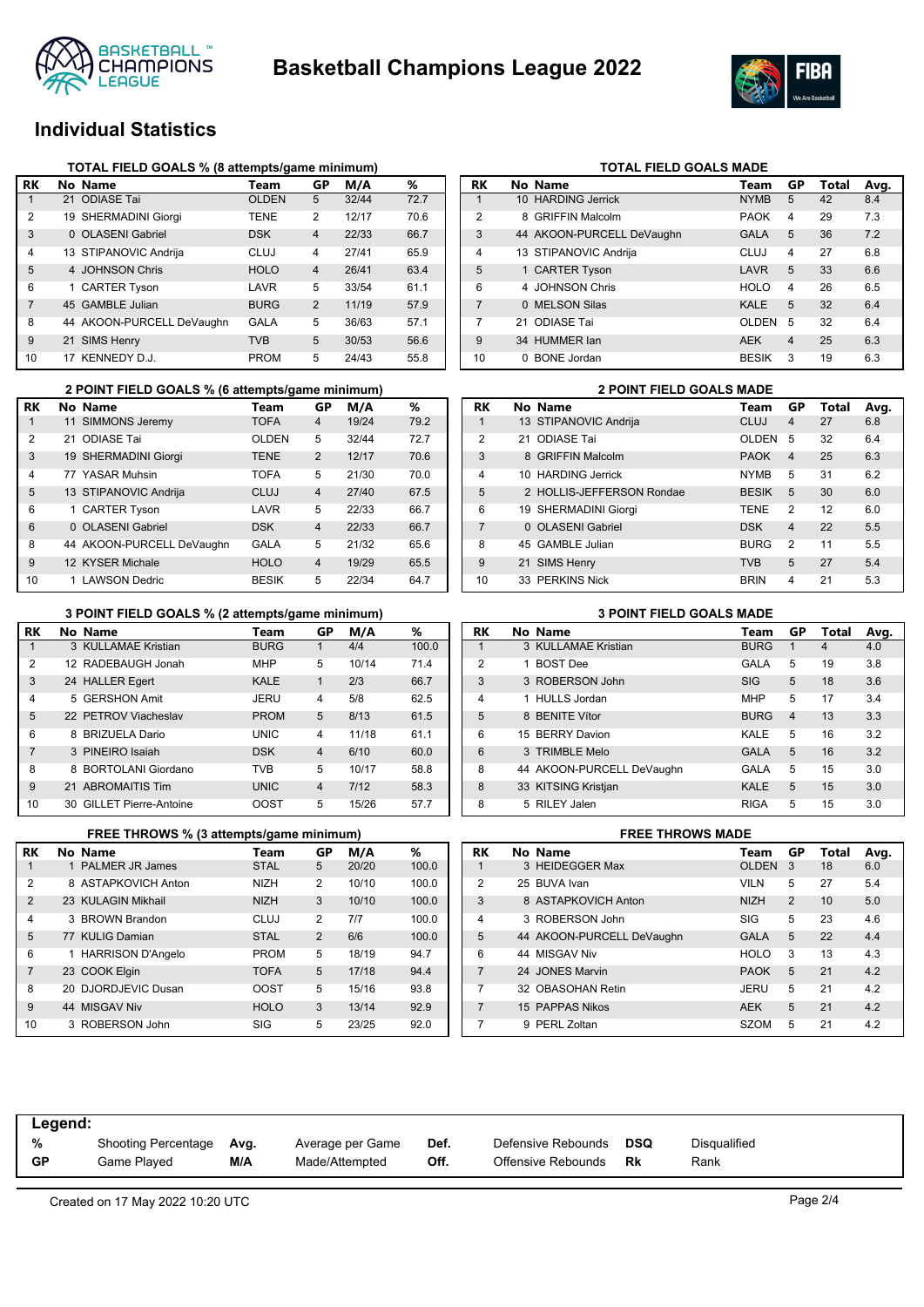



# **Individual Statistics**

|                | TOTAL FIELD GOAL ATTEMPTS |                     |              |                |       |      |  |  |  |  |
|----------------|---------------------------|---------------------|--------------|----------------|-------|------|--|--|--|--|
| RK             |                           | No Name             | Team         | GP             | Total | Avg. |  |  |  |  |
|                |                           | 10 HARDING Jerrick  | <b>NYMB</b>  | 5              | 95    | 19.0 |  |  |  |  |
| 2              |                           | 8 GRIFFIN Malcolm   | <b>PAOK</b>  | $\overline{4}$ | 68    | 17.0 |  |  |  |  |
| 3              |                           | 4 ADAMS Jalen       | <b>JERU</b>  | 5              | 72    | 14.4 |  |  |  |  |
| $\overline{4}$ |                           | 50 COLSON Bonzie    | <b>KSK</b>   | 5              | 70    | 14.0 |  |  |  |  |
| 5              |                           | 3 HEIDEGGER Max     | <b>OLDEN</b> | 3              | 42    | 14.0 |  |  |  |  |
| 6              |                           | 13 JELOVAC Stevan   | AEK          | 2              | 28    | 14.0 |  |  |  |  |
| 7              |                           | 5 SIMON Justin      | <b>MHP</b>   | 5              | 67    | 13.4 |  |  |  |  |
| 8              |                           | 15 WHITEHEAD Isaiah | <b>BESIK</b> | $\overline{4}$ | 53    | 13.3 |  |  |  |  |
| 9              |                           | 0 BONE Jordan       | <b>BESIK</b> | 3              | 40    | 13.3 |  |  |  |  |
| 10             |                           | 3 TRIMBLE Melo      | GALA         | 5              | 66    | 13.2 |  |  |  |  |

|                | <b>3 POINT FIELD GOAL ATTEMPTS</b> |                    |             |                |       |      |  |  |  |  |
|----------------|------------------------------------|--------------------|-------------|----------------|-------|------|--|--|--|--|
| RK             |                                    | No Name            | Team        | GP             | Total | Avg. |  |  |  |  |
| 1              |                                    | 1 BOST Dee         | <b>GALA</b> | 5              | 52    | 10.4 |  |  |  |  |
| $\overline{2}$ |                                    | 3 TRIMBLE Melo     | <b>GALA</b> | 5              | 42    | 8.4  |  |  |  |  |
| 3              |                                    | 3 ROBERSON John    | SIG         | 5              | 39    | 7.8  |  |  |  |  |
| $\overline{4}$ |                                    | 24 WALLER Antabia  | <b>IGOK</b> | 5              | 38    | 7.6  |  |  |  |  |
| $\overline{4}$ |                                    | 4 70RIKS Kristers  | <b>RIGA</b> | 5              | 38    | 7.6  |  |  |  |  |
| 6              |                                    | 1 HULLS Jordan     | <b>MHP</b>  | 5              | 37    | 7.4  |  |  |  |  |
| $\overline{7}$ |                                    | 35 RICHARD Patrick | CLUJ        | $\overline{4}$ | 29    | 7.3  |  |  |  |  |
| 8              |                                    | 33 DIMSA Tomas     | <b>TVB</b>  | 5              | 36    | 7.2  |  |  |  |  |
| 8              |                                    | 5 RILEY Jalen      | <b>RIGA</b> | 5              | 36    | 7.2  |  |  |  |  |
| 10             |                                    | 15 BERRY Davion    | KALE        | 5              | 35    | 7.0  |  |  |  |  |

### **PERSONAL FOULS**

| <b>RK</b>      | No Name              | Team        | GP             | <b>Total</b>   | Avg. |
|----------------|----------------------|-------------|----------------|----------------|------|
| 1              | 21 MURPHY Kamari     | <b>KALE</b> | 1              | 5              | 5.0  |
| 2              | 4 JOHNSON Chris      | <b>HOLO</b> | 4              | 19             | 4.8  |
| 3              | 18 ÖZDEMIROGLU Doqus | <b>DSK</b>  | $\overline{4}$ | 16             | 4.0  |
| 4              | 9 ERDEN Semih        | <b>KSK</b>  | 3              | 12             | 4.0  |
| $\overline{4}$ | 23 KULAGIN Mikhail   | <b>NIZH</b> | 3              | 12             | 4.0  |
| 4              | 44 MISGAV Niv        | <b>HOLO</b> | 3              | 12             | 4.0  |
| 7              | 91 JOSEPH Georgi     | <b>SIG</b>  | 1              | $\overline{4}$ | 4.0  |
| 7              | 6 KRUSLIN Filip      | <b>SASS</b> | 1              | 4              | 4.0  |
| 9              | 1 LEWIS JeQuan       | <b>KALE</b> | 5              | 19             | 3.8  |
| 9              | 9 TREIER Kaspar      | SASS        | 5              | 19             | 3.8  |

| RK             | No Name                          | Team         | GP             | Total          | Avg. |
|----------------|----------------------------------|--------------|----------------|----------------|------|
| 1              | 7 RADZEVICIUS Gytis              | <b>VILN</b>  | 5              | 3              | 0.6  |
| $\overline{2}$ | 21 BAKO Ismael                   | <b>MANR</b>  | 5              | 2              | 0.4  |
| $\overline{2}$ | 24 JONES Marvin                  | <b>PAOK</b>  | 5              | $\overline{2}$ | 0.4  |
| 2              | <b>14 KAKLAMANAKIS Dimitrios</b> | LAVR         | 5              | 2              | 0.4  |
| $\overline{2}$ | 6 KELLER Akos                    | <b>SZOM</b>  | 5              | $\mathcal{P}$  | 0.4  |
| $\overline{2}$ | 1 KELLY Rashard                  | <b>JDA</b>   | 5              | 2              | 0.4  |
| $\overline{2}$ | 17 KENNEDY D.J.                  | <b>PROM</b>  | 5              | $\mathcal{P}$  | 0.4  |
| 2              | 23 STEPHENS De'Shawn             | <b>IGOK</b>  | 5              | $\overline{2}$ | 0.4  |
| 9              | 15 CLARK Cameron                 | <b>OLDEN</b> | $\overline{4}$ | 1              | 0.3  |
| 9              | 33 JANKOVIC Vlado                | <b>PAOK</b>  | 4              | 1              | 0.3  |

|                | <b>2 POINT FIELD GOAL ATTEMPTS</b> |                       |             |                |       |      |  |  |  |  |
|----------------|------------------------------------|-----------------------|-------------|----------------|-------|------|--|--|--|--|
| RK             |                                    | No Name               | Team        | GP             | Total | Avg. |  |  |  |  |
| 1              |                                    | 8 GRIFFIN Malcolm     | <b>PAOK</b> | 4              | 52    | 13.0 |  |  |  |  |
| $\overline{2}$ |                                    | 10 HARDING Jerrick    | <b>NYMB</b> | 5              | 63    | 12.6 |  |  |  |  |
| 3              |                                    | 5 SIMON Justin        | <b>MHP</b>  | 5              | 55    | 11.0 |  |  |  |  |
| 4              |                                    | 3 NDOUR Maurice       | <b>VILN</b> | 3              | 33    | 11.0 |  |  |  |  |
| 5              |                                    | 12 MORIN Yannis       | <b>SIG</b>  | $\overline{4}$ | 41    | 10.3 |  |  |  |  |
| 6              |                                    | 33 PERKINS Nick       | <b>BRIN</b> | 4              | 40    | 10.0 |  |  |  |  |
| 6              |                                    | 13 STIPANOVIC Andrija | CLUJ        | $\overline{4}$ | 40    | 10.0 |  |  |  |  |
| 8              | 3                                  | GAMBLE Julian         | <b>TENE</b> | 3              | 30    | 10.0 |  |  |  |  |
| 9              | 50.                                | <b>COLSON Bonzie</b>  | <b>KSK</b>  | 5              | 49    | 9.8  |  |  |  |  |
| 9              | 9                                  | PERL Zoltan           | <b>SZOM</b> | 5              | 49    | 9.8  |  |  |  |  |

# **RK No Name Team GP Total Avg.** 1 3 GAMBLE Julian TENE 3 22 7.3 **3 POINT FIELD GOAL ATTEMPTS FREE THROW ATTEMPTS**

|                 | 3 GAMBLE Julian           | IENE         | 3              | 22 | 7.3 |
|-----------------|---------------------------|--------------|----------------|----|-----|
| $\overline{2}$  | 13 STIPANOVIC Andrija     | CLUJ         | 4              | 28 | 7.0 |
| 3               | 3 HEIDEGGER Max           | <b>OLDEN</b> | 3              | 21 | 7.0 |
| 4               | 25 BUVA Ivan              | <b>VILN</b>  | 5              | 32 | 6.4 |
| 5               | 22 HOGUE Dustin           | <b>CLUJ</b>  | $\overline{4}$ | 25 | 6.3 |
| 6               | 24 JONES Marvin           | <b>PAOK</b>  | 5              | 31 | 6.2 |
| $6\phantom{1}6$ | 32 OBASOHAN Retin         | <b>JERU</b>  | 5              | 31 | 6.2 |
| 8               | 15 PAPPAS Nikos           | <b>AEK</b>   | 5              | 29 | 5.8 |
| 9               | 3 SIMMONS Kobi            | <b>STAL</b>  | 5              | 27 | 5.4 |
| 10              | 44 AKOON-PURCELL DeVaughn | GALA         | 5              | 26 | 5.2 |

|                |   | <b>MINUTES PLAYED</b>    |              |                |         |      |
|----------------|---|--------------------------|--------------|----------------|---------|------|
| <b>RK</b>      |   | No Name                  | Team         | GP             | Total   | Avg. |
| 1              |   | 35 RICHARD Patrick       | <b>CLUJ</b>  | 4              | 2:27:15 | 36.8 |
| $\overline{2}$ |   | <b>RADZEVICIUS Gytis</b> | <b>VILN</b>  | 5              | 2:56:05 | 35.2 |
| 3              |   | 3 BROWN Brandon          | CLUJ         | $\overline{2}$ | 1:09:40 | 34.8 |
| 4              |   | 15 WHITEHEAD Isaiah      | <b>BESIK</b> | 4              | 2:18:23 | 34.6 |
| 5              |   | 30 STEWART Elijah        | CLUJ         | $\overline{4}$ | 2:18:00 | 34.5 |
| 6              |   | <b>LAWSON Dedric</b>     | <b>BESIK</b> | 5              | 2:51:50 | 34.4 |
| $\overline{7}$ |   | 11 BENKE Szilard         | <b>SZOM</b>  | $\overline{4}$ | 2:17:24 | 34.4 |
| 8              |   | 34 HUMMER lan            | <b>AEK</b>   | 4              | 2:17:13 | 34.3 |
| 9              | 0 | <b>BONE</b> Jordan       | <b>BESIK</b> | 3              | 1:41:06 | 33.7 |
| 10             |   | <b>PALMER JR James</b>   | <b>STAL</b>  | 5              | 2:47:23 | 33.5 |

### **DOUBLE DOUBLES OFFENSIVE REBOUNDS**

| <b>RK</b>      | No Name              | Team        | GP             | Total          | Avg. |
|----------------|----------------------|-------------|----------------|----------------|------|
|                | 23 STEPHENS De'Shawn | <b>IGOK</b> | 5              | 22             | 4.4  |
| $\overline{2}$ | 29 TYUS Alex         | <b>KSK</b>  | 2              | 8              | 4.0  |
| 3              | 21 MURPHY Kamari     | <b>KALE</b> | 1              | $\overline{4}$ | 4.0  |
| $\overline{4}$ | 11 SIMMONS Jeremy    | <b>TOFA</b> | $\overline{4}$ | 15             | 3.8  |
| 5              | 22 ILIC Dalibor      | <b>IGOK</b> | 5              | 18             | 3.6  |
| 5              | 7 RADZEVICIUS Gytis  | <b>VILN</b> | 5              | 18             | 3.6  |
| 7              | 6 KELLER Akos        | <b>SZOM</b> | 5              | 15             | 3.0  |
| 7              | 6 SEGEV Itay         | JERU        | 5              | 15             | 3.0  |
| 9              | 44 MCCOY Brandon     | <b>OOST</b> | $\mathbf 1$    | 3              | 3.0  |
| 10             | 5 UDANOH Ike         | SIG         | 5              | 14             | 2.8  |

| %         | Shooting Percentage | Avg. | Average per Game | Def. | Defensive Rebounds | DSQ | Disqualified |
|-----------|---------------------|------|------------------|------|--------------------|-----|--------------|
| <b>GP</b> | Game Plaved         | M/A  | Made/Attempted   | Off. | Offensive Rebounds | Rk  | Rank         |